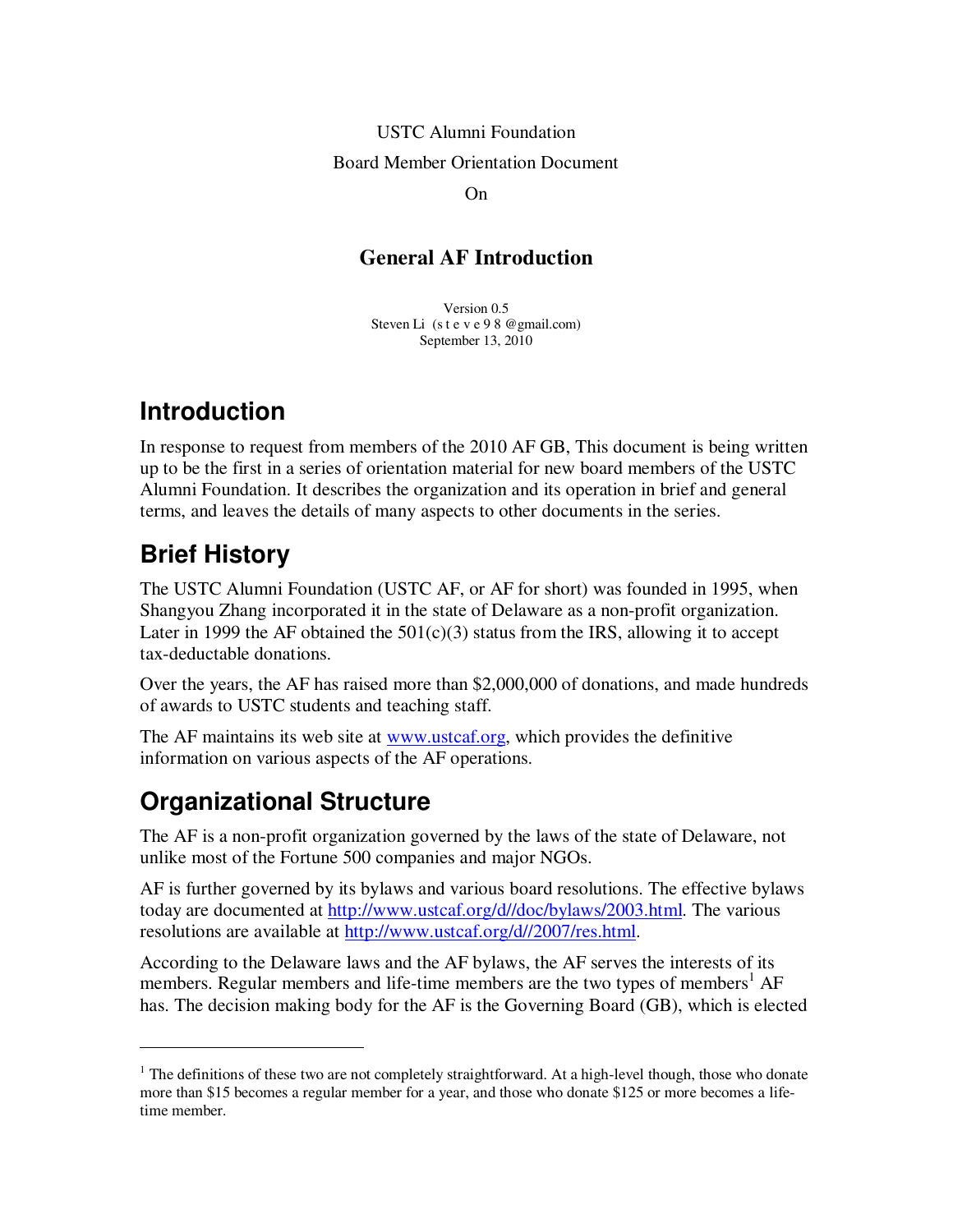from and by the AF members every year. Most board decisions were documented and published in the form of board resolutions.

As of now the AF does not have any hired employees, nor any contractual relationship with other entities for any aspects of its operations. It does have a few un-paid volunteers to help out with a few routing donation and finance related tasks<sup>2</sup>.

#### **Communications with Members**

In general the AF has the following channels to communicate with its existing and prospective membership base.

Firstly the AF periodically (but with varying frequency) sends out newsletters to the membership base, though both its internal mailing lists and various regional alumni mailing list.

Secondly the AF gets involved with certain special projects, mostly with fund raising, and sends out special fund raising messages.

Thirdly the AF asks many regional alumni association to promote the AF at various events, and optionally collect donations on behalf of the AF.

Finally we maintain our web site, and have the information available to everyone who is interested.

### **Fund Raising Processes**

The AF has a fairly simple fund raising process. We communicate to our members and other USTC alumni by email through various mailing lists, telling them about our projects and ask them to donate to us.

Because of its tax-deductable charity organization status (501-c-3), the AF is eligible for charity donation matching at most large organizations, and we encourage our donors to apply for those matching donations at their place of work.

We also have a concept called a "sub fund", so that donations can be ear-marked for a certain purpose, and awards managed by the manager of the "sub fund", subject to certain conditions. An example would be a certain "memorial fund" in memory of a certain alumnus, attracting significant donations from people who were close to that person.

The AF accepts most form of payment for the donations, including credit card, checks, echecks, PayPal, and RMBs. We also accept donations of appreciated stocks, as it represents a huge tax benefit for the donors<sup>3</sup>.

## **Award Programs**

 $\overline{a}$ 

The AF runs a number of award programs. The general-purpose award programs include the following:

 $2^2$  More on this in the "finance operations" chapter.

<sup>&</sup>lt;sup>3</sup> More can be explained here if necessary.